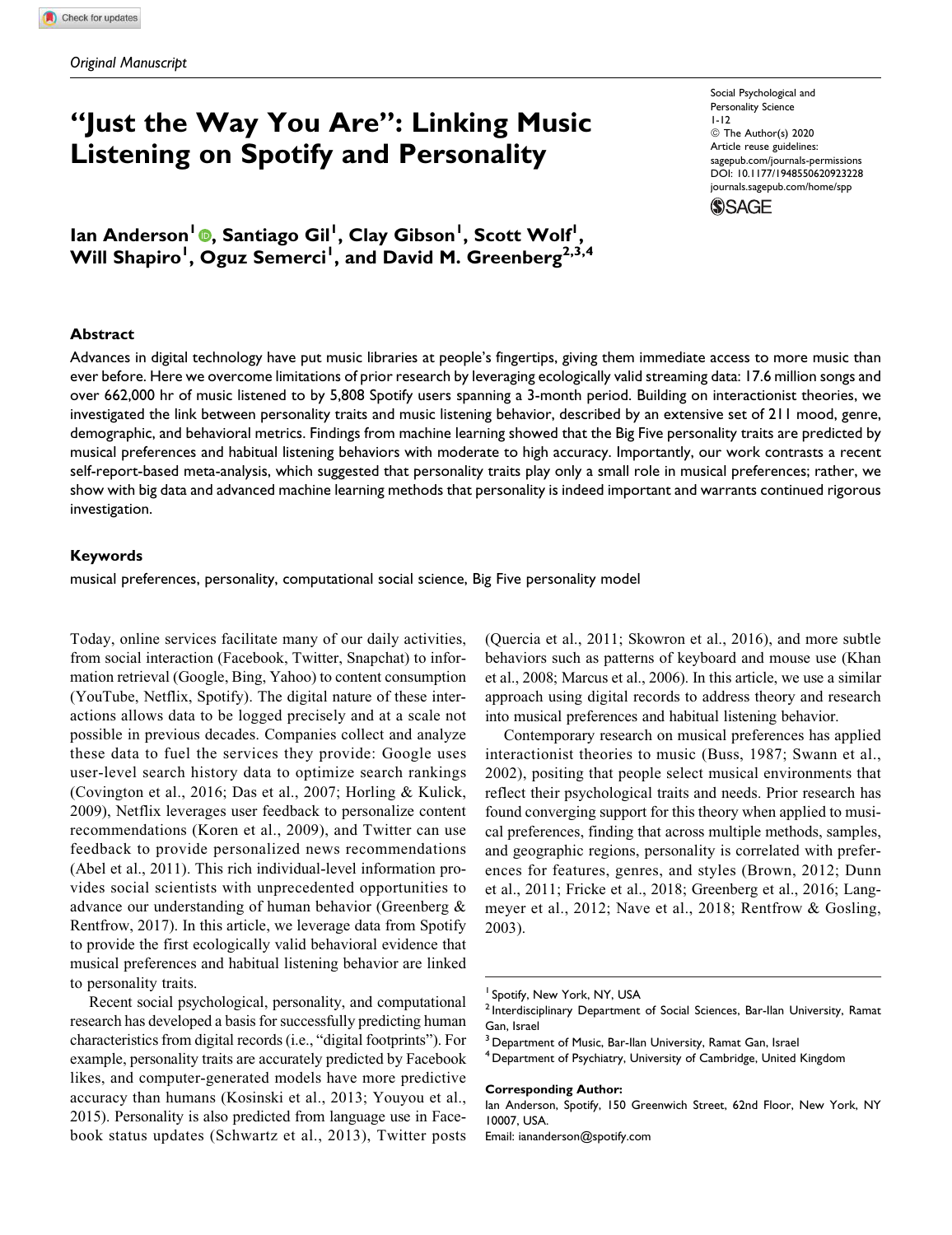However, a recent meta-analysis on the personality correlates of musical preferences concluded that the effects of personality are small and "...barely account for individual differences in musical preferences" (Schäfer & Mehlhorn, 2017). The studies in their meta-analysis though had predominantly used self-report methods and basic statistical analyses which are both profound limitations. To help move beyond these limitations, Nave et al. (2018) examined the link between musical preferences and personality using a stimuli-based measure and an artist-specific measure derived from Facebook likes of musical artists. They then applied out-of-sample techniques and least absolute shrinkage and selection operator (lasso) regression to find that preferences accurately predicted personality. However, this study too had methodological limitations. The stimuli-based approach that measured affective reactions to musical excerpts and measuring Facebook likes are artificial in the sense that they do not measure *actual* listening behavior. Although they serve as robust behavioral methods, they do not capture the music that a person listens to day-in and day-out. Therefore, the literature is in need of a study that observes musical preferences "in the wild."

Furthermore, stimuli-based methods and digital behaviors do not capture listening behaviors beyond musical preferences, including habitual listening behaviors. For example, the extent to which someone repeatedly plays a song, listens to new music over old music, and temporal aspects of music listening. Indeed, prior research has explored aspects of musical use (e.g., background listening vs. a primary activity) and its links to personality (Chamorro-Premuzic & Furnham, 2007), but these studies too have been limited by self-report methods and small samples. Therefore, needed in the literature are habitual aspects of music listening captured in the real world. Such observations, which require large amounts of data over time with many people, can now be measured using music streaming data.

Music streaming data pose at least six advantages over other types of digital records from human behavior. First, listening to music involves a significant amount of individual choice (including not just what type of music but when, where, and how to listen) and therefore has the potential to capture subtle information about personal preferences and attitudes. Second, people listen to music across a wide range of situations—socializing, exercising, sleeping—which captures a more complete picture of a person's daily activities and routines. Third, music induces and communicates emotions, evokes autobiographical memories, affects people's moods, and activates brain regions linked to emotion and creativity (Juslin, & Laukka, 2003; Juslin & Västfjäll, 2008; Levitin & Grafton, 2016; Limb & Braun, 2008; McPherson et al., 2016; Rickard, 2004; Salimpoor et al., 2011; Taruffi & Koelsch, 2014; Zentner et al., 2008), providing a large window into a person's emotional life. Fourth, compared to data sources that involve circumstantial and occasional activity, listening to music spans much longer timescales, sometimes extending over an individual's entire daily activity (North et al., 2004; Sloboda et al., 2001), potentially capturing more stable behaviors and traits. Fifth, prior big data studies on personality have often relied on data that may suffer from

social desirability biases (e.g., liked Facebook pages and Twitter activity). Since a user's full listening history is never shared publicly and Spotify includes an "incognito mode" which prevents others from knowing what a user is currently playing, music streaming data do not suffer from the same biases. Sixth, prior studies used behavioral data generated by participants in an intermittent and inactive way. For example, most Twitter users are active less than once per day (Greenwood et al., 2016) and visit it for the explicit intent of engaging with social media. Whereas music crosses contextual boundaries including passive engagement and spans longer time scales, so while the signal may be less clear, it should represent a broader picture of a listener's personality. For these reasons, music streaming data provide a unique lens in which to observe and understand the complexity of human individuality.

Music streaming services can provide moment-to-moment data on the music people listen to, enabling researchers, for the first time, to define musical taste through the accumulation of everyday listening. In this article, we describe the nuances of listening behavior using an extensive set of 211 mood, genre, demographic, and behavioral variables. This more expansive and ecological representation of taste builds upon prior theory and research on music feature preferences (Fricke et al., 2018, 2019; Greenberg et al., 2016) and extends it to habitual listening behaviors. Based on interactionist theories, we hypothesize that real-life musical choices and patterns of interaction with the Spotify music streaming service will be linked to personality traits. Since this study is descriptive, we do not have an explicit blueprint of hypotheses; however, we do have general expectations of the patterns between personality traits and music listening behaviors. For example, consistent with previous research, we hypothesize that those who discover more new music or listen to more varied music will score higher on Openness (Greenberg et al., 2016), those who listen to more aggressive music will score lower on Agreeableness (Greenberg et al., 2015).

# Method

# Participants and Procedure

All participants were registered Spotify users in the United States. To qualify for the survey, participants had to be 18– 75 years old and active on the app in the 30 days preceding data collection. Each participant provided informed consent prior to participating in the study, including the option to remove their data from the study prior to publication. Users with no variance in their survey responses or with no streaming in the 30 days prior to data collection were removed, leaving a final sample composed of 5,808 participants (54% male; median age  $=$ 26, min age  $= 18$ , max age  $= 75$ ). The selected participants had listened to a combined count of over 17.6 million streams over a 3-month time period, where a stream is defined as a song that was played on Spotify for at least 30 s. This study was given ethical approval by the internal review board (IRB) at Spotify.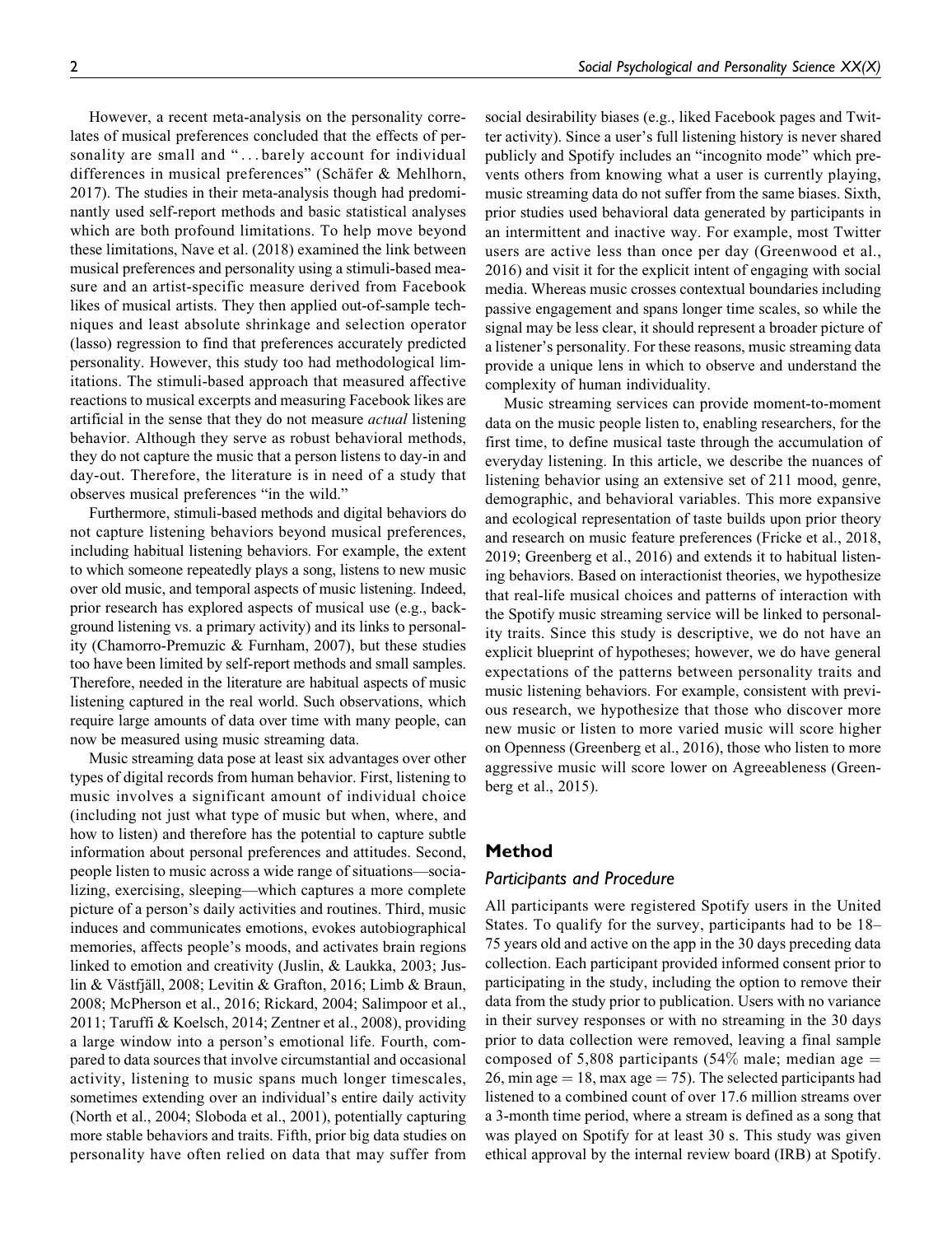

Figure 1. User features and traits independently derived from interactions with the music streaming service and from responses to the Big Five Inventory survey, respectively.

#### Features

As input to our model, we gathered a variety of data related to users' demography (age and gender), musical taste, and in-app tendencies over a 3-month period from November 2017 to February 2018.

Genre and mood vectors. In prior literature examining the connection between music and personality, a person's musical preferences were derived from self-reported information based on a small set of genres, styles, or stimuli (Greenberg et al., 2015, 2016; North, 2010; Rentfrow & Gosling, 2003). For this analysis, we took users' listening data and mapped it to genre and mood vectors (see Figure 1). Genres are produced internally by Spotify through data curators labeling clusters of artists via a machine-assisted approach that takes into account aggregate listening, acoustic properties, and cultural knowledge (Johnston, 2018). Gracenote, a third-party music metadata service, infers a song's mood by processing the audio signal into features (e.g., rhythm and harmony), then passing these features into a supervised classifier trained to predict the mood from a predefined taxonomy (Summers, 2016). For each user, their streams were mapped to 66 Spotify genres and 25 Gracenote moods then aggregated and normalized to get the percentage of listening from each genre or mood.

Derived metrics. We computed a suite of derived metrics—features constructed using Spotify's data—which quantify aspects of individual behavior on the platform. These included simple aggregations of the user's data, such as the types of platforms used (e.g., Mac, speaker, game console), the total playtime, and the number of playlists created. We also included more complex computations: measures of the diversity of one's musical preferences, their preference for discovering new music, regularity of listening habits, and tendency to listen to music representative of their formative years. Additionally, the audio of the songs listened to over the 3-month period were mapped to a suite of features determined from a supervised learning approach, which served to identify the acoustic profile of each user's listening history. In total, 123 of these features were computed and used in the model. Calculations and definitions of these metrics including discovery, diversity, contextual listening, and audio attributes are detailed in the Supplemental Material (including Table S1).

Product flag. Spotify offers two product versions: Free and Premium. The Free product is available without charge but comes with some feature restrictions. Free users are served advertisements between songs and cannot play tracks on demand when using the mobile app (as of March 2018). In addition, Free product users have a limited number of skips per hour and are unable to download music for off-line listening. The Premium product requires a subscription and removes these limitations, giving users unrestricted access. These differences between the products have a significant impact on how users engage with the application. For this reason, we added an additional feature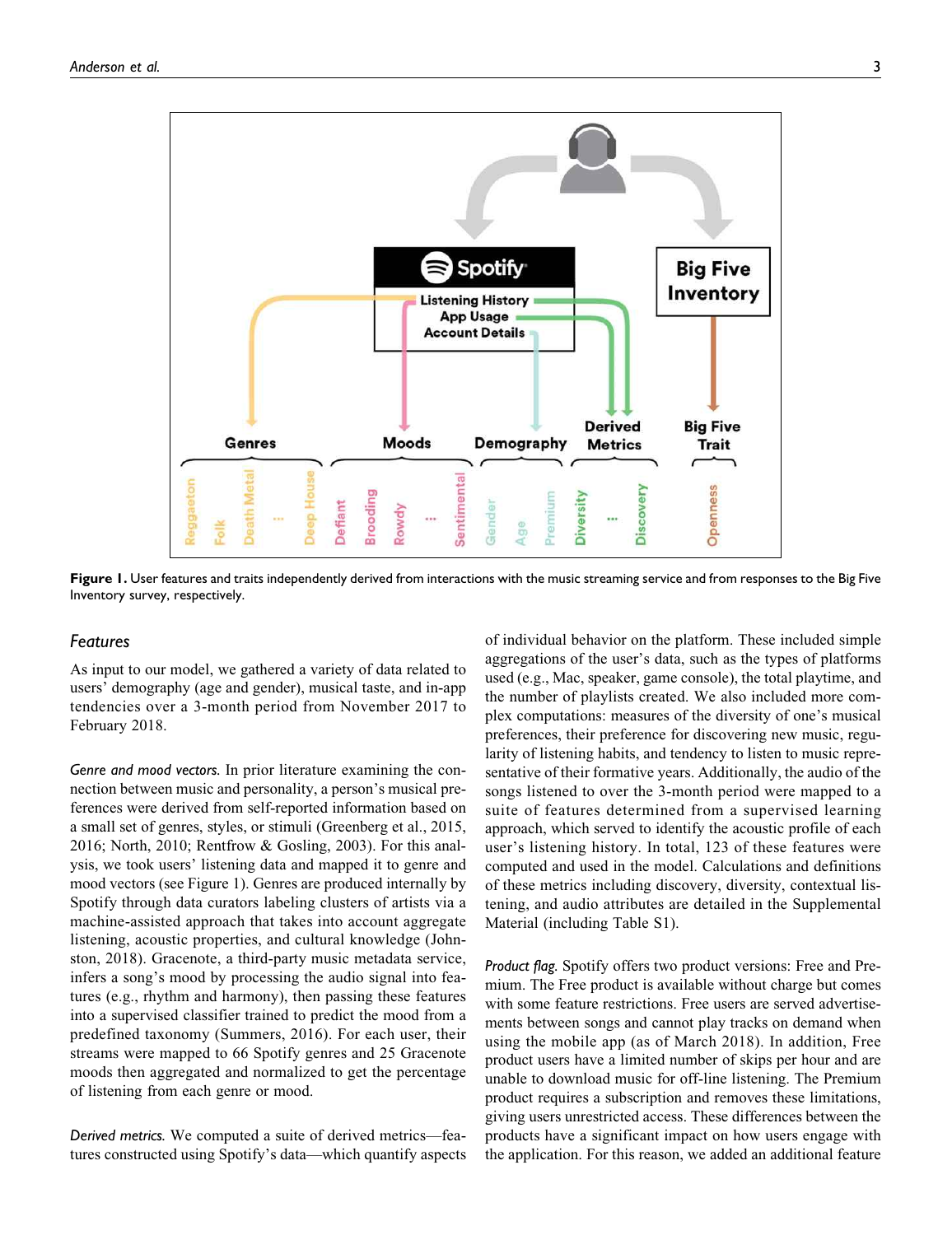to indicate which product the user was on during the 3-month period. In our sample, there were 2,974 users of the Free product and 2,834 users of the Premium product.

### Measuring Personality

Participants completed the Big Five Inventory (BFI: John & Srivastava, 1999), a 44-item questionnaire measuring the Big Five personality traits: Openness, Conscientiousness, Extraversion, Agreeableness, and Emotional Stability.<sup>1</sup> Each trait is computed by averaging the responses to 8–10 Likert-style questions on a 5-point scale. The BFI has been well tested, and we return Cronbach's  $\alpha$ s in excess of .73 for each trait (Openness  $= .73$ , Conscientiousness  $= .80$ , Extraversion  $= .85$ , Agreeableness  $= .77$ , Emotional Stability  $= .84$ ).

# Model Selection

Given that predictors in our model have varying distributions, we transformed the numerical values of each predictor to achieve a more standardized distribution. The standardization technique was chosen for each feature based on its distribution. For example, while a log transformation was used for the number of plays in the last 3 months as it spans orders of magnitude, the percentage of streams of Jazz music was transformed using a logit transformation.

Overfitting was a concern when choosing a model, given our sample size and number of predictors (211, including all genre, mood, demographic, and derived metrics). A common approach to avoid overfitting is to use regularized methods such as lasso and ridge regression (Hoerl & Kennard, 1970; Tibshirani, 1996). Lasso regression is known for its interpretability and bias toward lower dimensional models (Tibshirani, 1996) and has been used in previous studies on personality and music (Nave et al., 2018). Ridge regression (Hoerl & Kennard, 1970) uses an alternative that shows better performance when there are high correlations between predictors (Tibshirani, 1996) but does not allow predictors to drop out of the model. Neither model outperforms the other in all situations (Fu, 1998; Tibshirani, 1996). Instead, we chose elastic net regularization regression, which linearly combines<sup>2</sup> both techniques to address concerns of data sets with overly broad feature sets while outperforming either technique individually (Zou & Hastie, 2005). To account for possible nonlinearities between predictors—if personality is expressed differently between Free and Premium, for example—we also used random forest regression for completeness.<sup>3</sup> Both models' hyperparameters were decided based on the minimization of mean of the root-mean-square error (RMSE) using grid search. Although the nonlinear models occasionally outperformed the linear models, the overall performance was similar, so we report the best performance among the two models.

We constructed all regression models using the same set of metrics (see Figure 2) to predict the numerical values of each of the Big Five personality traits independently. For each model, we performed 10-fold cross-validation to test the out-of-sample

accuracy of the model; all variable selection and parameter tuning happens within each training set independently. Any model improvement observed when variables are selected prior to cross-validation would represent an unrealistic estimate of true out-of-sample prediction accuracy (Hastie et al., 2009). Following similar papers that predicted personality (Kosinski et al., 2013), we measured prediction accuracy by computing the Pearson correlation between the predicted values and the measured personality traits for the test group of each fold. We report the average correlations across the 10 folds.

# Results

# Prediction

Mean of the RMSE from 10-fold cross-validation showed moderate to high prediction for each of the Big Five personality traits: .811 for Extraversion, .777 for Emotional Stability, .621 for Agreeableness, .618 for Conscientiousness, and .530 for Openness. Independent regressions were then performed for each trait. Table 1 summarizes our prediction results (*rs* range from .262 to .374). These results are greater in magnitude than those found in previous research by Nave et al. (2018) that use stimuli-based methods and Facebook likes to assess musical preferences. That our results yielded higher correlations is not surprising since we included metrics that assessed not only musical preferences but also habitual listening behaviors.

Our regression results do outperform univariate correlates, but not substantially. This is due to the cross-validation technique we use in our study. It is important to stress that these prediction accuracies represent a reliable estimation of our ability to predict the personality traits of subjects outside of the current study. Cross-validation is widely used to make regression results more resilient against out-of-sample effects and possibilities of overfitting. Naturally, these will be smaller than correlation values that could be achievable within the sample.

Of the five personality traits, Emotional Stability and Conscientiousness were the two most predictable from our data (rs  $=$  .374 and .363, respectively). Since these two traits are significantly related to age and gender, it is not surprising that including these variables with our behavioral metrics yielded significant improvement for our prediction ability (Soto et al., 2011).

## Mood and Genres

To gain insight into our models, we have presented the significant correlations for each of the traits in Figure 3. A general observation is that—aside from well-known correlations between demographic characteristics and personality traits like gender and Emotional Stability, and age and Conscientiousness—the largest correlations were for mood and genre information (i.e., features relating to the sonic and emotive aspects of the music; all Pearson correlations between personality and the derived metrics, genres, and moods, are presented in Tables S2–S4 and Figures S1–S3 in the Supplemental Material).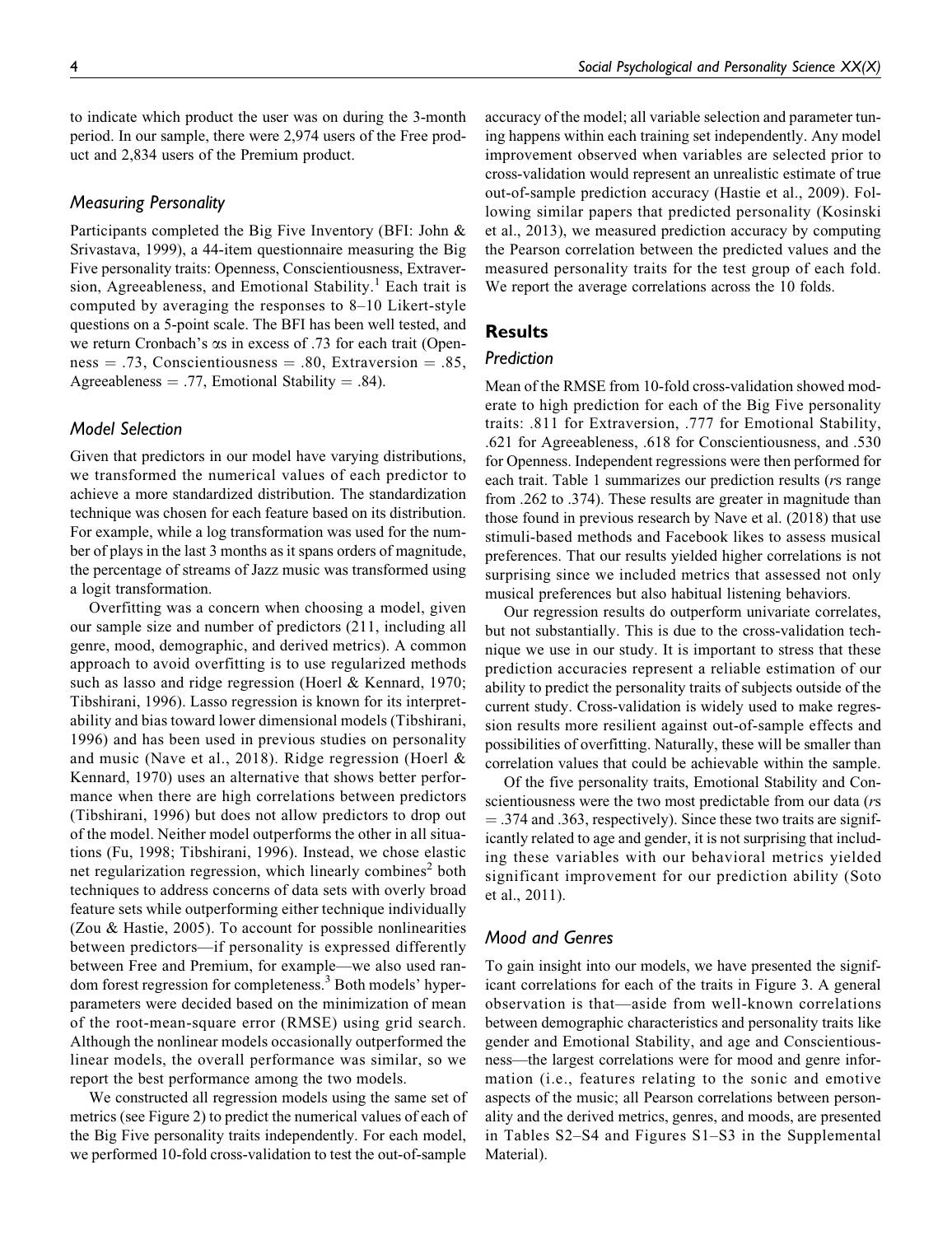

Figure 2. Regression, cross-validation procedure, and output of a correlation between predicted and actual values of each personality trait.

Table 1. Pearson Product–Moment Correlations (Averaged Across 10-Folds) Between Predicted Values From Regression and Actual Values for Each Trait and Product Pair.

| Openness            | Conscientiousness   | Extraversion        | Agreeableness       | <b>Emotional Stability</b> |
|---------------------|---------------------|---------------------|---------------------|----------------------------|
| .309                | .363                | 294                 | 262                 | 374                        |
| 95% CI [.285, .332] | 95% CI [.340, .385] | 95% CI [.270, .317] | 95% CI [.238, .286] | 95% CI [.351, .396]        |

Note.  $CI =$  confidence interval.

The specific moods and genre metrics that correlate with each trait show meaningful patterns. Openness was positively correlated with listening to Atmospheric ( $r = .139$ , 95% confidence interval (CI) [.114, .165]), Folk  $(r =$ .154, 95% CI [.129, .179]), Reggae  $(r = .085, 95\%$  CI [.059, .110]), or Afropop ( $r = .112, 95\%$  CI [.086, .137]). The pattern captures a general preference for less popular genres compared to the U.S. population. For mood metrics, Openness was positively correlated with listening to "Sentimental" (e.g., "Freddie Freeloader" by Miles Davis and "April Come She Will" by Simon & Garfunkel;  $r =$ .093, 95% CI [.068, .119]) and "Melancholy" music (e.g., "Dust In The Wind" by Kansas and Frank Ocean's "Moon River";  $r = .130, 95\%$  CI [.104, .155]).

Emotional Stability correlated positively with Blues  $(r =$ .086, 95\% CI [.061, 0112]), Old Country ( $r = .086$ , 95\% CI [.060, .111]), Soul ( $r = .076, 95\%$  CI [.050, 0101]), and music with "Lively" moods (e.g., "Down On The Corner" by Creedence Clearwater Revival and "Let The Good Times Roll" by Ray Charles;  $r = .054, 95\%$  CI [.029, .080]), and negatively with "Brooding" (e.g., "Take Care" by Drake and "Karma Police" by Radiohead;  $r = -.088, 95\%$  CI [ $-.114, -.063$ ]) or "Defiant" moods (e.g., "Mask Off" by Future and "3005" by Childish Gambino;  $r = -.082, 95\%$  CI [ $-.107, -.056$ ]) and music from Indie  $(r = -.099, 95\% \text{ CI} [-.125, -0.074])$ , Emo  $(r = -.155, 95\% \text{ CI} [-.180, -.130])$ , and Regional Music from Korea ( $r = -.079, 95\%$  CI [ $-.105, -.054$ ]). Agreeableness correlated negatively with Punk ( $r = -.103, 95\%$  CI [-.129,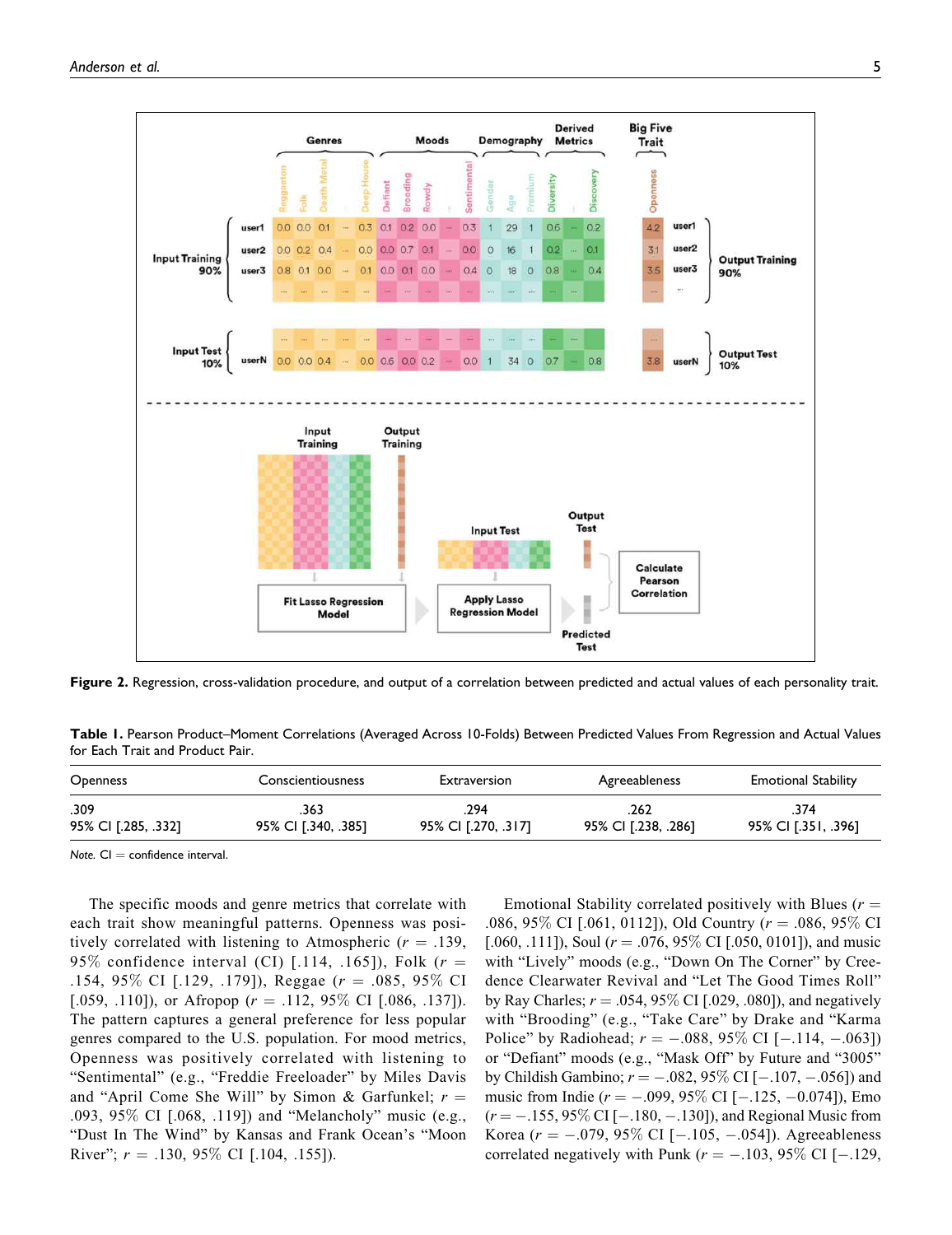

**Figure 3.** A selection of significant correlations (ps < 4.7  $\times$  10<sup>-5</sup>) for each personality trait, organized by variable category (blue = derived metric; orange  $=$  genre; green  $=$  mood). The complete correlation tables and figures are available in Supplemental Material.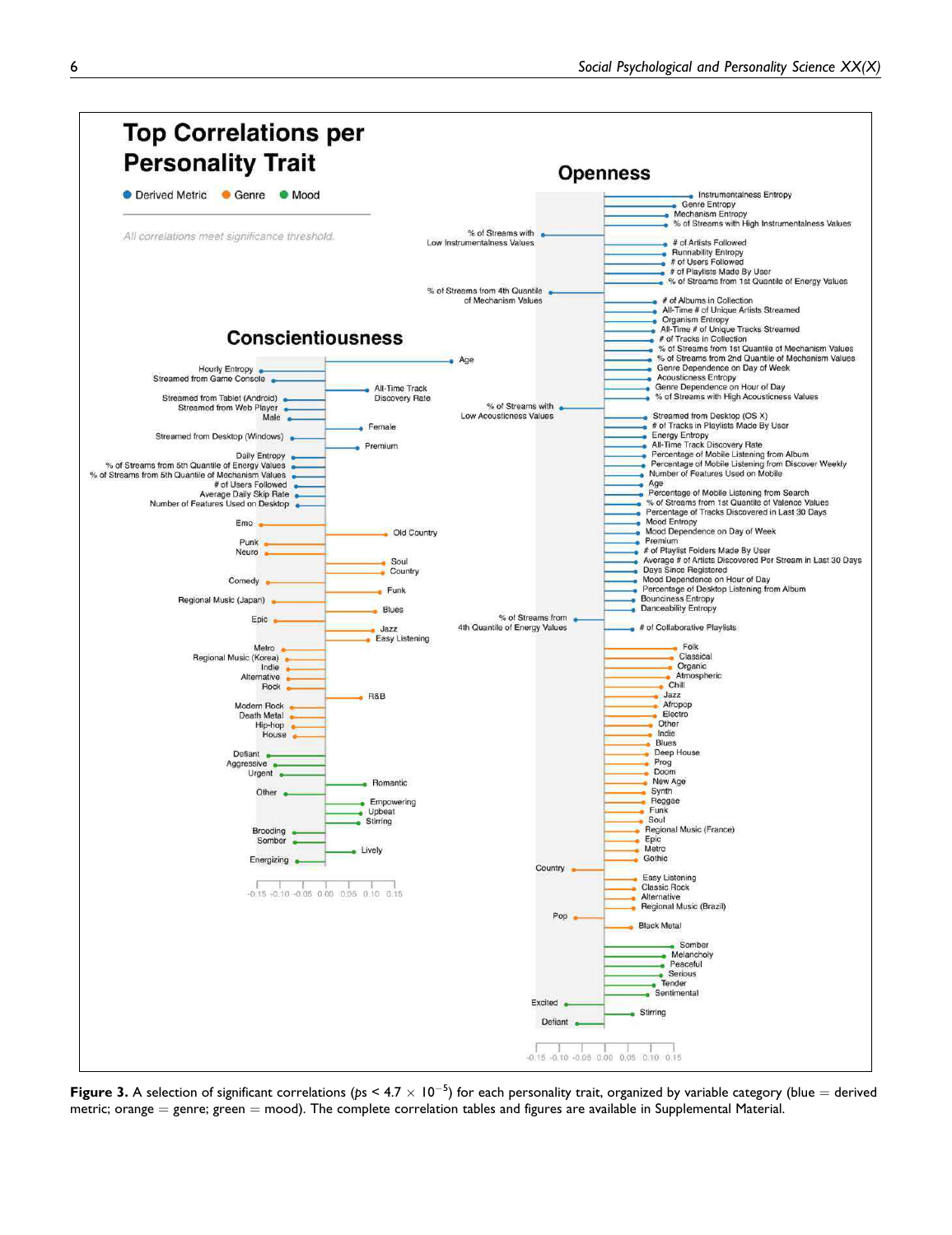

Figure 3. (continued)

 $-.078$ ]), Death Metal ( $r = -.093, 95\%$  CI [ $-.119, -.068$ ]), or other "aggressive" music (e.g., "Boss" by Lil Pump and "Last Resort" by Papa Roach;  $r = -.122, 95\%$  CI  $[-.147, -.097]$ ) and correlated positively with Jazz ( $r = .124, 95\%$  CI [.099, 0.149]), Soul  $(r = .124, 95\% \text{ CI}$  [.098, .149]), and "Sophisticated" music (e.g., "Fly Me To The Moon" by Frank Sinatra;  $r = .078, 95\%$  CI [.052, .103]).

Conscientiousness was negatively correlated with Rock  $(r =$  $-.079,95\%$  CI [ $-.105, -.054$ ]), Comedy ( $r = -.125,95\%$  CI  $[-.150, -.100]$ ), and Alternative ( $r = -.080, 95\%$  CI [-.106, -.055]) genres, and "Energizing" (e.g., "Happy" by Pharrell Williams;  $r = -.061, 95\%$  CI  $[-.087, -.036]$  and "Excited" moods (e.g., "I Wanna Dance With Somebody" by Whitney Houston and "California Gurls" by Katy Perry;  $r = -.055$ , 95% CI [-.081, -.030]). Conscientiousness was positively correlated with Funk ( $r = .119, 95\%$  CI [.094, .144]), Easy Listening ( $r = .055, 95\%$  CI [.029, .081]), or "Romantic" music (e.g., "All of Me" by Billie Holiday and "La vie en rose" by Edith Piaf;  $r = .087, 95\%$  CI [.061, .112]). Extraversion was negatively correlated with listening to Rock ( $r = -.111, 95\%$ CI  $[-.136, -.085]$ , Metal  $(r = -.102, 95\%$  CI  $[-.134,$ -.083]), and "Urgent" music (e.g., "Locked Out of Heaven"

by Bruno Mars, "Cheap Thrills" by Sia;  $r = -.097, 95\%$  CI  $[-.122, -0.071]$ , and positively correlated with Funk ( $r =$ .118, 95% CI [.093, .144]), Reggaeton ( $r = .112$ , 95% CI [.087, .138]), or "Sensual" music (e.g., "LOVE. FEAT. ZACARI." by Kendrick Lamar and "Same Old Love" by Selena Gomez;  $r = .084, 95\%$  CI [.058, .110]).

## Derived Metrics

In addition to mood and genre information, we found transparent and theoretically consistent patterns of correlations between our derived metrics and personality traits. Emotional Stability correlated negatively with average skip rate  $(r =$  $-.071, 95\%$  CI  $[-.097, -.046]$ ), indicating that participants who were more neurotic tended to be more selective of what they listened to at any given moment. Openness correlated positively with all-time track discovery rate ( $r = .087, 95\%$ ) CI [.061, .112]) and genre entropy ( $r = .152, 95\%$  CI [.127, .177]; see definitions in Supplemental Material), suggesting that users scoring high on Openness are more receptive to exploring different types of music.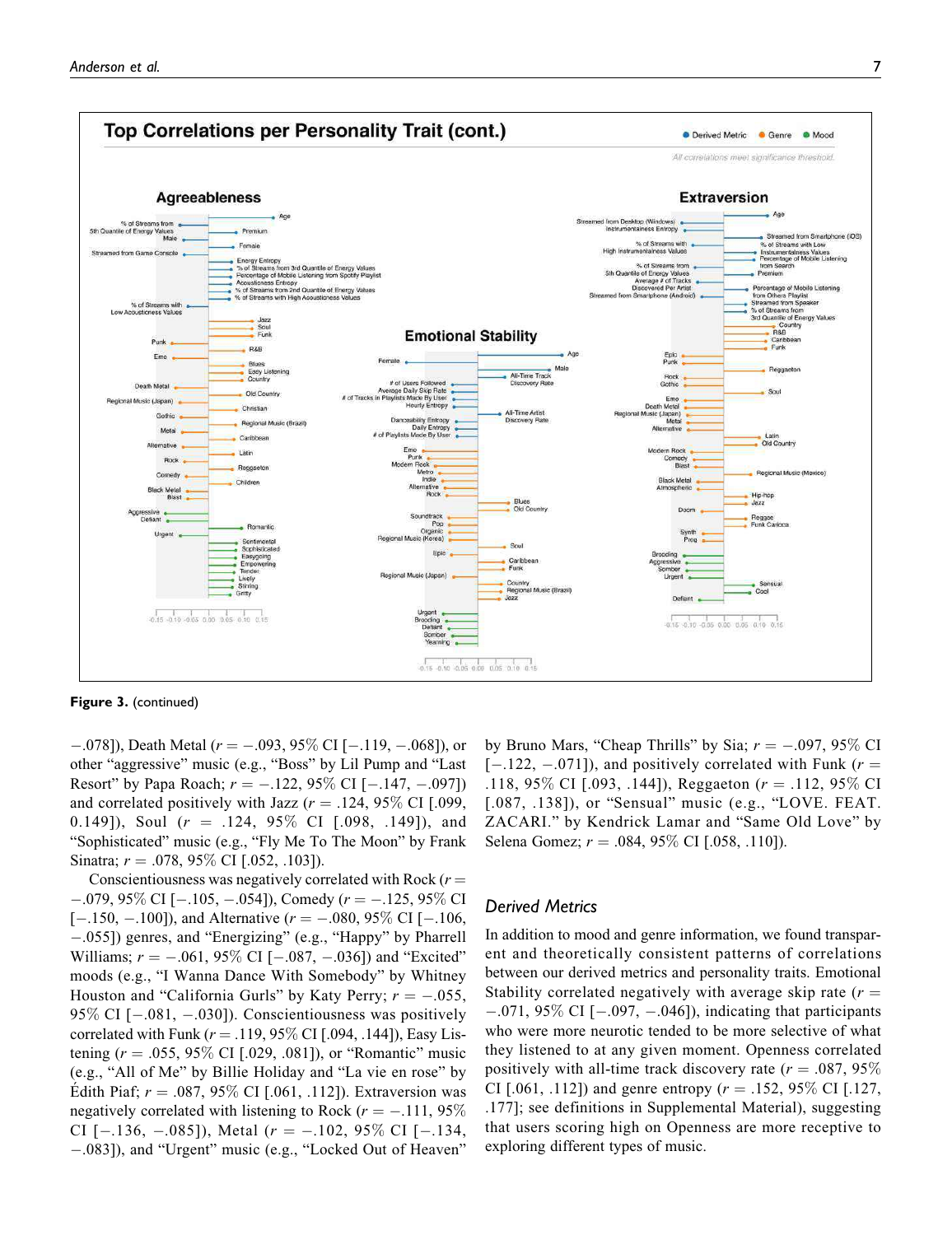We also observed significant trends between personality and how and when users play music. People who scored high on Conscientiousness tended to concentrate their listening to a narrow window of time of day across multiple weeks ( $r =$  $-.034, 95\%$  CI  $[-.060, -.009]$ ), indicating that they structure their day more rigidly than those who score lower on Conscientiousness. Those who scored higher on Extraversion tended to listen more from others' playlists ( $r = .066, 95\%$  CI [.040, .091]). This leads to several possible explanations: Extroverts may have (1) a greater reliance on their social network's suggestions, (2) a preference for discovering music based on their peer group, or (3) musical preferences driven by group identity. On the other hand, those who listened more to music suggested by Spotify (rather than others) tended to score higher on Agreeableness ( $r = .062, 95\%$  CI [.037, .088]) or Conscientiousness  $(r = .056, 95\% \text{ CI}$  [.031, .082]), implying a greater likelihood of considering recommendations.

# **Discussion**

Here we investigated the links between human personality and musical listening behavior on the Spotify streaming service. We used metrics from Spotify that characterize the music people listen to in their daily lives, the context in which they do so, and their habitual listening behaviors. Our results showed several main findings. First, the results showed that the metrics from Spotify behavior were moderately to highly predictive of personality. There is no unified standard for benchmarking predictive performance across big data personality studies, but our regression and correlations perform comparably or outperform results from prior studies of this nature (Golbeck et al., 2011; Kosinski et al., 2013; Mairesse et al., 2007; De Montjoye et al., 2013). This suggests that music streaming data are on par or better than services like Facebook and Twitter in its predictive validity of human personality. Second, when compared to prior big data music studies (Nave et al., 2018), our regression results suggest not surprisingly that combining both musical preferences and habitual music behavior (e.g., listening contexts) is more predictive of human personality than relying only on musical preferences. Third, and very importantly, our results provide a stark contrast to the recent meta-analysis that concluded that personality plays little role in musical preferences (Schäfer & Mehlhorn, 2017). Our results using big data and advanced machine learning techniques show the opposite: There is a great deal of information about personality that is communicated through musical preferences. This is an important distinction of how different conclusions can be drawn using big data.

More specifically, our regression results show that Emotional Stability and Conscientiousness are most predictable from music listening behaviors compared to the other Big Five traits. This result may be driven by the way users engage with music streaming platforms. Regression accuracy may be less for Agreeableness and Extraversion because Spotify's applications are limited in opportunities for social interactions and therefore provide less opportunity for agreeable people and

extroverts to engage in a way that aligns with their traits. In contrast, people who score low on Emotional Stability (i.e., high on Neuroticism) may select music to regulate their emotions (e.g., searching for music with matching emotional content), and users who score high on Conscientiousness may choose music based on goal-oriented behavior (e.g., study music, workout music).

Our findings are based on cross-sectional and correlational data. We decided to build a model that predicts personality from musical behavior because of the statistical difficulties that would arise from applying data reduction to the more than 200 music usage variables and accounting for variance and individual differences in the millions of streams and hundreds of thousands of listening hours by users, all which were able to be accounted for by making these variables the predictors. Furthermore, our approach is consistent with contemporary research designs in big data music and personality studies, which also used personality traits as outcome variables (Nave et al., 2018). However, it is worth mentioning that there are at least two possible underlying mechanisms at work in the interaction between music and personality. On the one hand, people may seek out music that reflects their personalities as interactionist theories would suggest (Buss, 1987; Rentfrow et al., 2011). Alternatively, people's personalities may be shaped by the music they are exposed and listening to. This is not unprecedented considering longitudinal evidence shows musical training impacts brain maturation (Habibi et al., 2017). Given the cross-sectional nature of our data, we are unable to conclude which mechanism is driving out findings. However, we speculate that a combination of these two mechanisms (and perhaps others) is at play. Future research needs to undertake rigorous longitudinal investigations to develop an understanding of the development of musical preferences and personality throughout the life span and how they impact each other. This is particularly important for understanding childhood and adolescent development when there are increased social pressures and a focus on identity formation (Bonneville-Roussy et al., 2013).

Our study had several limitations. First, the sample was exclusive to U.S. users of Spotify. Therefore, we do not know the extent to which our findings generalize across geographic regions in other Westernized cultures. Furthermore, while recent empirical evidence suggests that music is universal in form and function (Mehr et al., 2019), since our results are based on streaming services that require users to have internet-enabled devices, we are unable to generalize our findings to non-Westernized cultures. Testing how the links between musical preferences and habitual listening behaviors manifest across cultures (in Westernized and non-Westernized around the world) is a ripe area for future research. Second, our understanding of human personality was reliant on a self-report assessment of the Big Five model of personality. Future research should extend our work by investigating other constructs including psychological values (Schwartz, 1992), cognitive profiles (Greenberg et al., 2015), and narrative identities (McAdams, 2008). Third, while the present study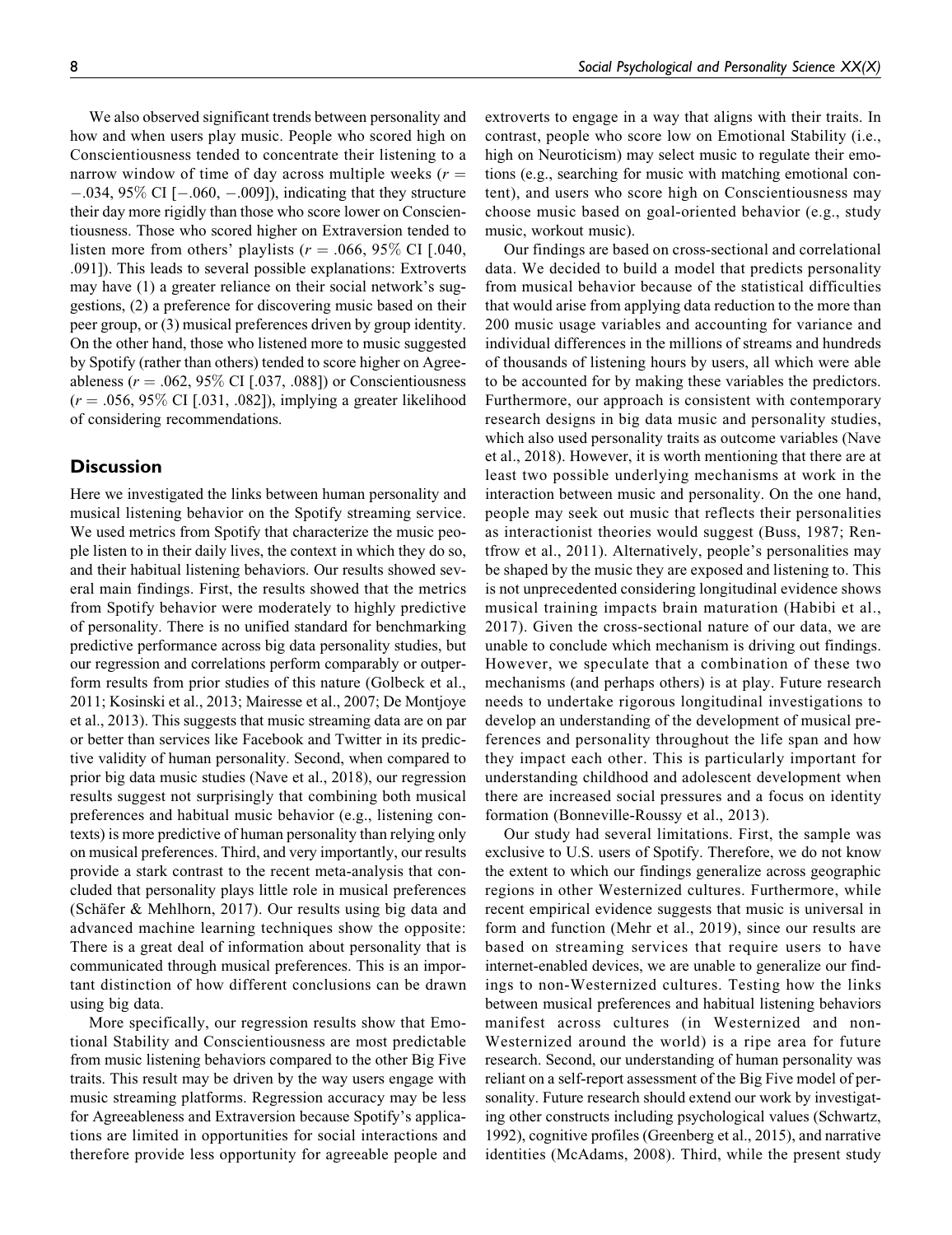takes into account the streaming behavior and self-reported personality of 5,808 listeners, the size of Spotify's audience allows for a much larger study. A larger user sample would allow for more flexibility on model choice (e.g., deep learning, models trained on demographic segments), ultimately yielding more accurate predictions. There is also the potential to assimilate other inputs (e.g., longer listening windows, additional derived metrics) into the models, further improving predictive ability. Fourth, we relied on self-report and behavioral data from Spotify and therefore were unable to draw insights about the role of human biology on musical preferences and habits. Given the vast volume of research on the cognitive neuroscience of music and the emerging literature (Peretz & Zatorre, 2012) on the social neuroscience of music (e.g., the role of oxytocin) (Keeler et al., 2015), future research could begin to link streaming behavior with brain scanning, genetic, and physiological data.

However, such future research and applications must be conducted within the strict boundaries of ethical data usage, collection, and storage policies. A user's digital history is extraordinarily personal and sensitive and should be treated with proper consideration of the conceivable misuses and unintended externalities. We affirm that our methodology, surveying, and data governance were all done under such a framework, including an IRB at Spotify that scrutinized our design and methods before granting formal ethical approval. We disavow any future research and applications which violate ethical standards of data usage and are not transparent about privacy to its users.

In conclusion, we used data from a naturalistic environment to show how personality is intertwined with music listening behavior. The observations were drawn from a substantial data set that included 5,808 users, 211 mood, genre, and behavioral variables, 17.6 million streams, and over 662,000 hr of listening collected over a span of 3 months. The observed links between personality and listening behavior are robust and ecologically valid. The present work is a model for how psychological methods can be fused with cutting-edge technology and big data for scientific inquiry. Finally, the results show that personality does in indeed play an important role in musical preferences and warrants continued rigorous investigation.

## Declaration of Conflicting Interests

The author(s) declared no potential conflicts of interest with respect to the research, authorship, and/or publication of this article.

### Funding

The author(s) disclosed receipt of the following financial support for the research, authorship, and/or publication of this article: Spotify.

## ORCID iD

Ian Anderson  $\bullet$  https://orcid.org/0000-0002-8308-497X

#### Supplemental Material

The supplemental material is available in the online version of the article.

#### Notes

- 1. "Neuroticism" is traditionally used, but we chose to use the term "Emotional Stability" as it more acutely defines the trait.
- 2. The elastic net procedure is to first conduct ridge regression with a fixed regularization parameter then do lasso shrinking of those coefficients. The double shrinkage is corrected by an intermediate rescaling.
- 3. Random forest techniques create an ensemble of decision trees on random subspaces of the predictor space then averaging their predictions (Breiman, 2001; Ho, 1998). Although individual trees overfit, in aggregate variance is reduced. We explored other regression methods—stepwise regression, support vector machines (Cortes & Vapnik, 1995), and so on—but none showed significantly better performance, so we restricted the final results to elastic net and random forest.

#### **References**

- Abel, F., Gao, Q., Houben, G. J., & Tao, K. (2011). Analyzing user modeling on Twitter for personalized news recommendations. Lecture Notes in Computer Science (Including Subseries Lecture Notes in Artificial Intelligence and Lecture Notes in Bioinformatics), 1–12. https://doi.org/10.1007/978-3-642-22362-4\_1
- Bonneville-Roussy, A., Rentfrow, P. J., Xu, M. K., & Potter, J. (2013). Music through the ages: Trends in musical engagement and preferences from adolescence through middle adulthood. Journal of Personality and Social Psychology, 105(4), 703-717. https://doi.org/ 10.1037/a0033770
- Breiman, L. (2001). Random forests. Machine Learning, 45, 5–32 https://doi.org/10.1023/A:1010933404324
- Brown, R. A. (2012). Music preferences and personality among Japanese university students. International Journal of Psychology, 47(4), 259–268. https://doi.org/10.1080/00207594.2011.631544
- Buss, D. M. (1987). Selection, evocation, and manipulation. Journal of Personality and Social Psychology, 53(6), 1214–1221. https:// doi.org/10.1037//0022-3514.53.6.1214
- Chamorro-Premuzic, T., & Furnham, A. (2007). Personality and music: Can traits explain how people use music in everyday life? British Journal of Psychology, 98(2), 175–185. https://doi.org/10. 1348/000712606X111177
- Cortes, C., & Vapnik, V. (1995). Support-vector networks. Machine Learning, 20, 273–297. https://doi.org/10.1007/BF00994018
- Covington, P., Adams, J., & Sargin, E. (2016). Deep neural networks for YouTube recommendations. Proceedings of the 10th ACM Conference on Recommender Systems. https://doi.org/10.1145/ 2959100.2959190
- Das, A. S., Datar, M., Garg, A., & Rajaram, S. (2007). Google news personalization. Proceedings of the 16th International Conference on World Wide Web. https://doi.org/10.1145/ 1242572.1242610
- De Montjoye, Y. A., Quoidbach, J., Robic, F., & Pentland, A. (2013). Predicting personality using novel mobile phone-based metrics.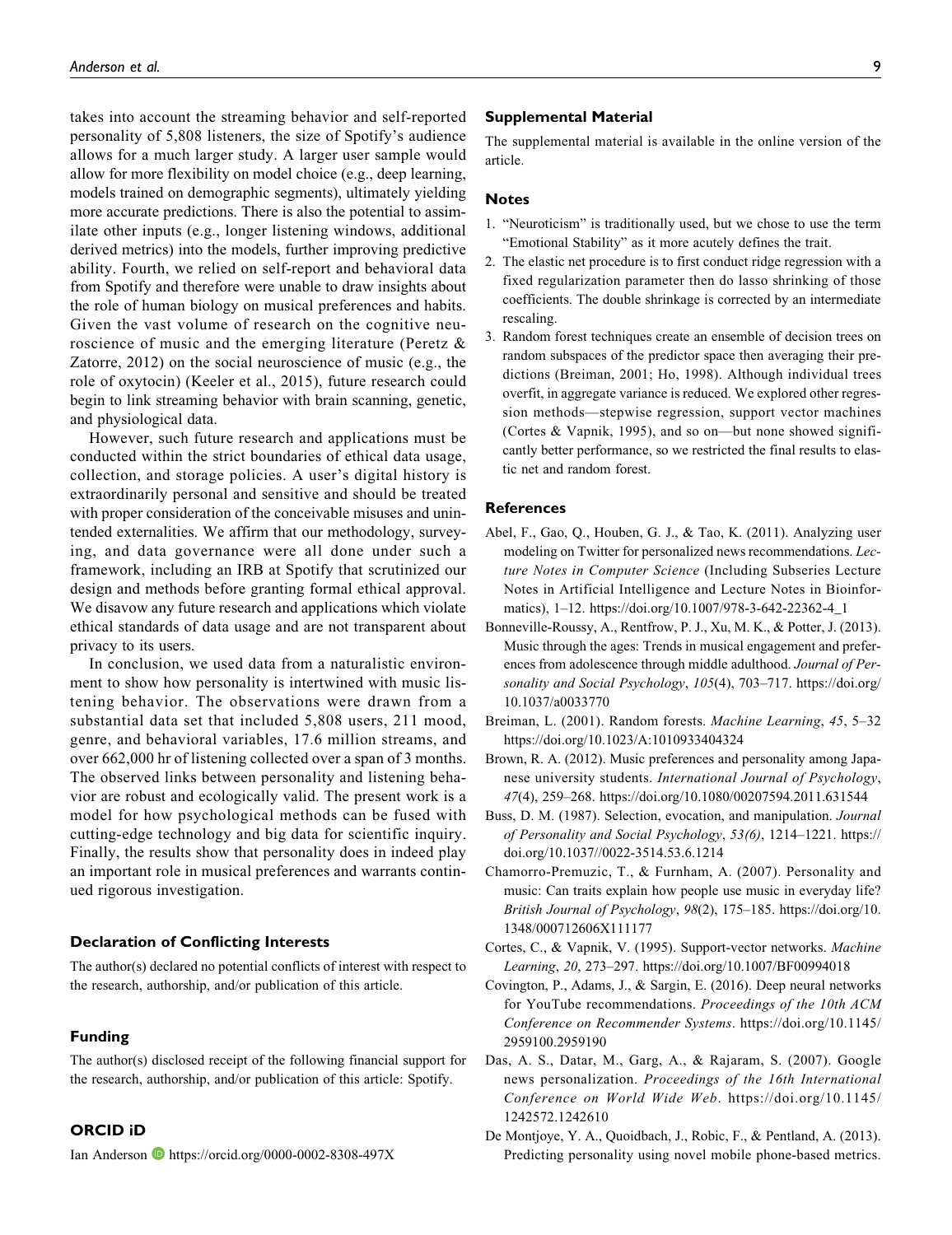Lecture Notes in Computer Science (Including Subseries Lecture Notes in Artificial Intelligence and Lecture Notes in Bioinformatics). https://doi.org/10.1007/978-3-642-37210-0\_6

- Dunn, P. G., Ruyter, B. D., & Bouwhuis, D. G. (2011). Toward a better understanding of the relation between music preference, listening behavior, and personality. Psychology of Music, 40(4), 411-428. https://doi.org/10.1177/0305735610388897
- Fricke, K. R., Greenberg, D. M., Rentfrow, P. J., & Herzberg, P. Y. (2018). Computer-based music feature analysis mirrors human perception and can be used to measure individual music preference. Journal of Research in Personality, 75, 98–102. https://doi.org/ 10.1016/j.jrp.2018.06.004
- Fricke, K. R., Greenberg, D. M., Rentfrow, P. J., & Herzberg, P. Y. (2019). Assessing music preference from actual listening behavior: Data from over 1 million users and over 200,000 songs. Psychology of Music. https://doi.org/10.1177/0305735619868280
- Fu, W. (1998). Penalized regression: The Bridge versus the Lasso. Journal of Computational and Graphical Statistics, 7, 397–416.
- Golbeck, J., Robles, C., Edmondson, M., & Turner, K. (2011). Predicting personality from Twitter. Proceedings of 2011 IEEE International Conference on Privacy, Security, Risk and Trust and IEEE International Conference on Social Computing, PASSAT/socialcom 2011. https://doi.org/10.1109/PASSAT/SocialCom.2011.33
- Greenberg, D. M., Baron-Cohen, S., Stillwell, D. J., Kosinski, M., & Rentfrow, P. J. (2015). Musical preferences are linked to cognitive styles. PLoS ONE, 10(7). https://doi.org/10.1371/journal. pone.013115
- Greenberg, D. M., Kosinski, M., Stillwell, D. J., Monteiro, B. L., Levitin, D. J., & Rentfrow, P. J. (2016). The song is you. Social Psychological and Personality Science, 7(6), 597–605. https://doi.org/10. 1177/1948550616641473
- Greenberg, D. M., & Rentfrow, P. J. (2017). Music and big data: A new frontier. Current Opinion in Behavioral Sciences, 18, 50–56. https://doi.org/10.1016/j.cobeha.2017.07.007
- Greenwood, S., Perrin, A., & Duggan, M. (2016). Social media update 2016. Pew Research Center.
- Habibi, A., Damasio, A., Ilari, B., Veiga, R., Joshi, A. A., Leahy, R. M., Haldar, J. P., Varadarajan, D., Bhushan, C., & Damasio, H. (2017). Childhood music training induces change in micro and macroscopic brain structure: Results from a longitudinal study. Cerebral Cortex, 28(12), 4336–4347. https://doi.org/10.1093/cer cor/bhx286
- Hastie, T., Tibshirani, R., & Friedman, J. (2009). The elements of statistical learning: Data mining, inference, and prediction (2nd ed., pp. 241–248). Springer Publishing Company. https://doi.org/10. 1007/978-0-387-84858-7
- Ho, T. K. (1998). The random subspace method for constructing decision forests. IEEE Transactions on Pattern Analysis and Machine Intelligence, 20(8): 832–844. https://doi.org/10.1109/34.709601
- Hoerl, A. E., & Kennard, R. W. (1970). Ridge regression: Biased estimation for nonorthogonal problems. Technometrics. https:// doi.org/10.1080/00401706.1970.10488634
- Horling, B., & Kulick, M. (2009). Personalized Search for everyone. In Google Blog.
- John, O. P., & Srivastava, S. (1999). The Big Five trait taxonomy: History, measurement, and theoretical perspectives. In L. A. Pervin & O. P. John (Eds.), Handbook of personality: Theory and research (pp. 102–138). Guilford Press.
- Johnston, M. (2018). How Spotify discovers the genres of tomorrow. Spotify for Artists Blog. https://artists.spotify.com/blog/how-spot ify-discovers-the-genres-of-tomorrow
- Juslin, P. N., & Laukka, P. (2003). Communication of emotions in vocal expression and music performance: Different channels, same code? Psychological Bulletin, 129(5), 770–814. https://doi.org/10. 1037/0033-2909.129.5.770
- Juslin, P. N., & Västfjäll, D. (2008). Emotional responses to music: The need to consider underlying mechanisms. Behavioral and Brain Sciences, 31(5), 559–575 https://doi.org/10.1017/ s0140525x08005293
- Keeler, J. R., Roth, E. A., Neuser, B. L., Spitsbergen, J. M., Waters, D. J. M., & Vianney, J. M. (2015). The neurochemistry and social flow of singing: Bonding and oxytocin. Frontiers in Human Neuroscience, 9, 5180. https://doi.org/10.3389/fnhum.2015.00518
- Khan, I. A., Brinkman, W., Fine, N., & Hierons, R. M. (2008). Measuring personality from keyboard and mouse use. ACM International Conference Proceeding Series. https://doi.org/10.1145/ 1473018.1473066
- Koren, Y., Bell, R., & Volinsky, C. (2009). Matrix factorization techniques for recommender systems. Computer, 42(8), 30–37. https:// doi.org/10.1109/MC.2009.263
- Kosinski, M., Stillwell, D., & Graepel, T. (2013). Private traits and attributes are predictable from digital records of human behavior. Proceedings of the National Academy of Sciences, 110(15), 5802–5805. https://doi.org/10.1073/pnas.1218772110
- Langmeyer, A., Guglhör-Rudan, A., & Tarnai, C. (2012). What do music preferences reveal about personality? Journal of Individual Differences, 33(2), 119–130. doi:10.1027/1614-0001/a000082
- Levitin, D. J., & Grafton, S. T. (2016). Measuring the representational space of music with fMRI: A case study with Sting. Neurocase, 22(6), 548–557. https://doi.org/10.1080/13554794.2016. 1216572
- Limb, C. J., & Braun, A. R. (2008). Neural substrates of spontaneous musical performance: An fMRI study of jazz improvisation. PLoS ONE, 3(2), e1679. https://doi.org/10.1371/journal. pone.0001679
- Mairesse, F., Walker, M. A., Mehl, M. R., & Moore, R. K. (2007). Using linguistic cues for the automatic recognition of personality in conversation and text. Journal of Artificial Intelligence Research, 30, 457–500. https://doi.org/10.1613/ jair.2349
- Marcus, B., Machilek, F., & Schütz, A. (2006). Personality in cyberspace: Personal web sites as media for personality expressions and impressions. Journal of Personality and Social Psychology, 90(6), 1014–1031. https://doi.org/10.1037/0022-3514.90.6.1014
- McAdams, D. P. (2008). Personal narratives and the life story. In O. John, R. W. Robins, & L. Pervin (Eds.), Handbook of personality: Theory and research (3rd ed.). Guilford Press. https://doi.org/10. 1136/ewjm.173.1.32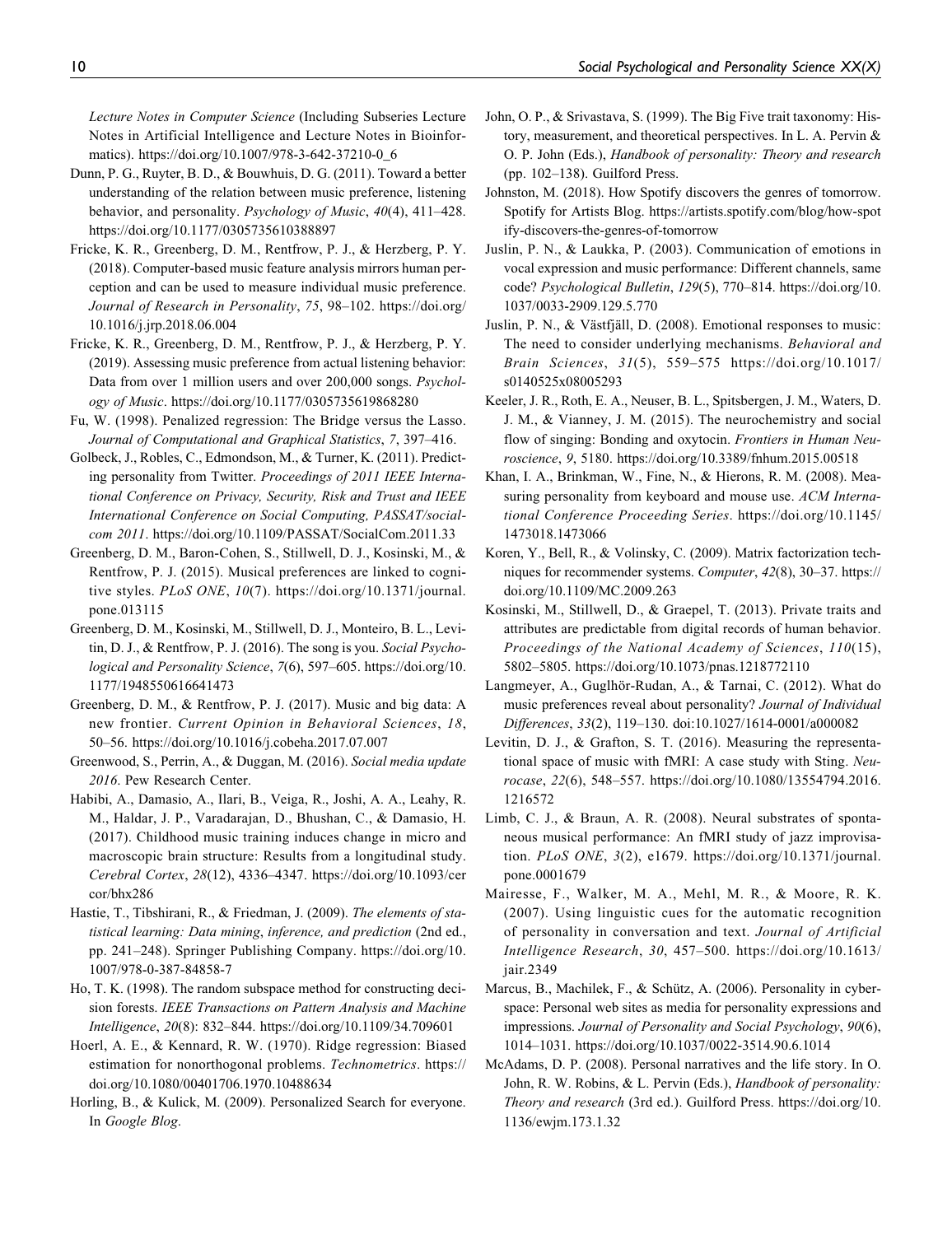- McPherson, M. J., Barrett, F. S., Lopez-Gonzalez, M., Jiradejvong, P., & Limb, C. J. (2016). Emotional intent modulates the neural substrates of creativity: An fMRI study of emotionally targeted improvisation in jazz musicians. *Scientific Reports*, *6*(1). https://doi.org/ 10.1038/srep18460
- Mehr, S. A., Singh, M., Knox, D., Ketter, D. M., Pickens-Jones, D., Atwood, S., Lucas, C., Jacoby, N., Egner, A. A., Hopkins, E. J., Howard, R. M., Hartshorne, J. K., Jennings, M. V., Simson, J., Bainbridge, C. M., Pinker, S., O'Donnell, T. J., Krasnow, M. M., & Glowacki, L. (2019). Universality and diversity in human song. *Science*, *366*(6468), eaax0868. https://doi.org/10.1126/science. aax0868
- Nave, G., Minxha, J., Greenberg, D. M., Kosinski, M., Stillwell, D., & Rentfrow, J. (2018). Musical preferences predict personality: Evidence from active listening and Facebook likes. *Psychological Science*. https://doi.org/10.1177/0956797618761659
- North, A. C. (2010). Individual differences in musical taste. *American Journal of Psychology*. https://doi.org/10.5406/amerjpsyc.123.2. 0199
- North, A. C., Tarrant, M., & Hargreaves, D. J. (2004). The effects of music on helping behavior: A field study. *Environment and Behavior*. https://doi.org/10.1177/0013916503256263
- Peretz, I., & Zatorre, R. J. (2012). *The cognitive neuroscience of music*. Oxford University Press. https://doi.org/10.1093/acprof: oso/9780198525202.001.0001
- Quercia, D., Kosinski, M., Stillwell, D., & Crowcroft, J. (2011). Our Twitter profiles, our selves: Predicting personality with Twitter. In *Proceedings of 2011 IEEE International Conference on Privacy*, *Security, Risk and Trust and IEEE International Conference on Social Computing, PASSAT/SocialCom 2011*. https://doi.org/ 10.1109/PASSAT/SocialCom.2011.26
- Rentfrow, P. J., Goldberg, L. R., & Levitin, D. J. (2011). The structure of musical preferences: A five-factor model. *Journal of Personality and Social Psychology*, *100*(6), 1139–1157. https://doi.org/10. 1037/a0022406
- Rentfrow, P. J., & Gosling, S. D. (2003). The do re mi's of everyday life: The structure and personality correlates of music preferences. *Journal of Personality and Social Psychology*, *84*(6), 1236–1256. https://doi.org/10.1037/0022-3514.84.6.1236
- Rickard, N. S. (2004). Intense emotional responses to music: A test of the physiological arousal hypothesis. *Psychology of Music*, *32*(4), 371–388. https://doi.org/10.1177/0305735604046096
- Salimpoor, V. N., Benovoy, M., Larcher, K., Dagher, A., & Zatorre, R. J. (2011). Anatomically distinct dopamine release during anticipation and experience of peak emotion to music. *Nature Neuroscience*, *14*(2), 257–262. https://doi.org/10.1038/ nn.2726
- Schäfer, T., & Mehlhorn, C. (2017). Can personality traits predict musical style preferences? A meta-analysis. *Personality and Individual Differences*, *116*, 265–273. https://doi.org/10.1016/j.paid. 2017.04.061
- Schwartz, H. A., Eichstaedt, J. C., Kern, M. L., Dziurzynski, L., Ramones, S. M., Agrawal, M., Shah, A., Kosinski, M., Stillwell, D., Seligman, M. E. P., & Ungar, L. H. (2013). Personality, gender, and age in the language of social media: The open-vocabulary

approach. *PLoS ONE*, *8*(9), e73791. https://doi.org/10.1371/jour nal.pone.0073791

- Schwartz, S. H. (1992). Universals in the content and structure of values: Theoretical advances and empirical tests in 20 countries. In M. P. Zanna (Ed.), *Advances in experimental social psychology (Vol. 25*, pp. 1–65). Academic Press. https://doi.org/10.1016/S0065- 2601(08)60281-6
- Skowron, M., Ferwerda, B., Tkalčič, M., & Schedl, M. (2016). Fusing social media cues : Personality prediction from Twitter and Instagram. WWW' 16 Companion. https://doi.org/10.1145/ 2872518.2889368
- Sloboda, J. A., Oneill, S. A., & Ivaldi, A. (2001). Functions of music in everyday life: An exploratory study using the experience sampling method. *Musicae Scientiae*, *5*(1), 9–32. https://doi.org/10.1177/ 102986490100500102
- Soto, C. J., John, O. P., Gosling, S. D., & Potter, J. (2011). Age differences in personality traits from 10 to 65: Big five domains and facets in a large cross-sectional sample. *Journal of Personality and Social Psychology*, *100*(2), 330–348. https://doi.org/10.1037/ a0021717
- Summers, C. (2016). Feel like listening? Computing musical mood at Gracenote. *Gracenote Tech Blog*. https://www.gracenote.com/com puting-musical-mood-at-gracenote/
- Swann, W. B., Jr., Rentfrow, P. J., & Guinn, J. S. (2002). Selfverification: The search for coherence. In M. Leary & J. Tagney (Eds.) *Handbook of self and identity* (pp. 367–383). Guilford Press.
- Taruffi, L., & Koelsch, S. (2014). The paradox of music-evoked sadness: An online survey. *PLoS ONE*, *9*(10), e110490. https://doi.org/10.1371/journal.pone.0110490
- Tibshirani, R. (1996). Regression shrinkage and selection via the lasso. *Journal of the Royal Statistical Society. Series B (Methodological)*, *58*(1), 267–288. https://doi.org/10.1111/j.2517-6161. 1996.tb02080.x
- Youyou, W., Kosinski, M., & Stillwell, D. (2015). Computerbased personality judgments are more accurate than those made by humans. *Proceedings of the National Academy of Sciences*, *112*(4), 1036–1040. https://doi.org/10.1073/pnas. 1418680112
- Zentner, M., Grandjean, D., & Scherer, K. R. (2008). Emotions evoked by the sound of music: Characterization, classification, and measurement. *Emotion*, *8*(4), 494–521. https://doi.org/10.1037/ 1528-3542.8.4.494
- Zou, H., & Hastie, T. (2005). Regularization and variable selection via the elastic net. *Journal of the Royal Statistical Society: Series B* (Statistical Methodology), *67*(2), 301–320. https://doi.org/10. 1111/j.1467-9868.2005.00503.x

### Author Biographies

Ian Anderson is a machine learning engineer at Spotify, New York, USA. His primary research interests are machine learning, recommender systems, and their impact on society. He holds a Ph.D. in physics from Johns Hopkins University.

Santiago Gil is an independent scientist and entrepreneur.